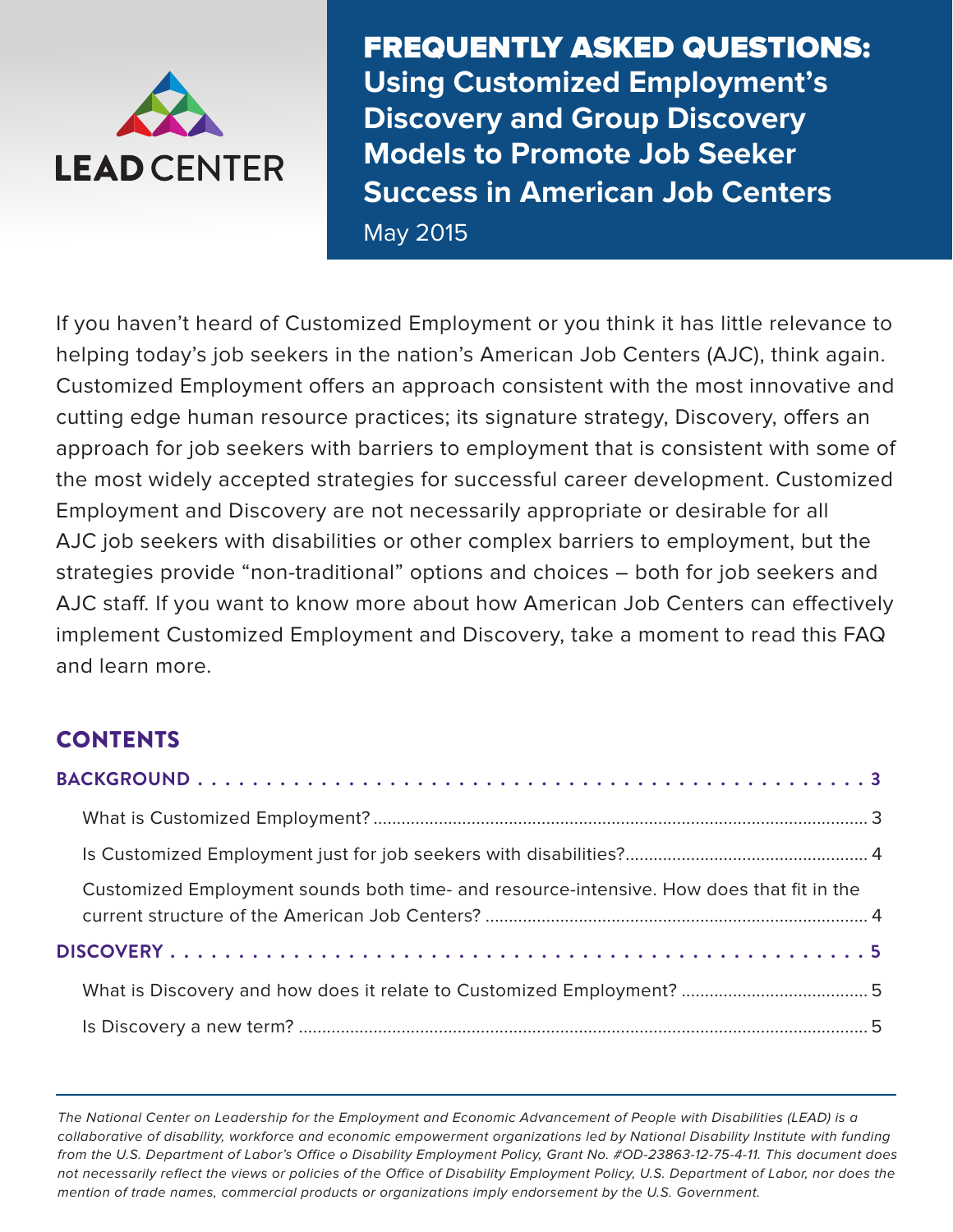|  | Are there different types of Discovery? And how long does each process take?                       |  |  |
|--|----------------------------------------------------------------------------------------------------|--|--|
|  |                                                                                                    |  |  |
|  | Can I help more job seekers at one time and offer Discovery in a group setting?                    |  |  |
|  | What is the timeframe and time commitment required for Group Discovery?  8                         |  |  |
|  | Will Group Discovery provide benefit to both job seekers with and without disabilities?  8         |  |  |
|  | Where does Group Discovery fit within the American Job Center service structure? 9                 |  |  |
|  |                                                                                                    |  |  |
|  |                                                                                                    |  |  |
|  |                                                                                                    |  |  |
|  | If Discovery grew out of the disability field, is there support for Discovery in mainstream career |  |  |
|  | What evidence exists that Customized Employment is an effective Human Resource (HR) strategy       |  |  |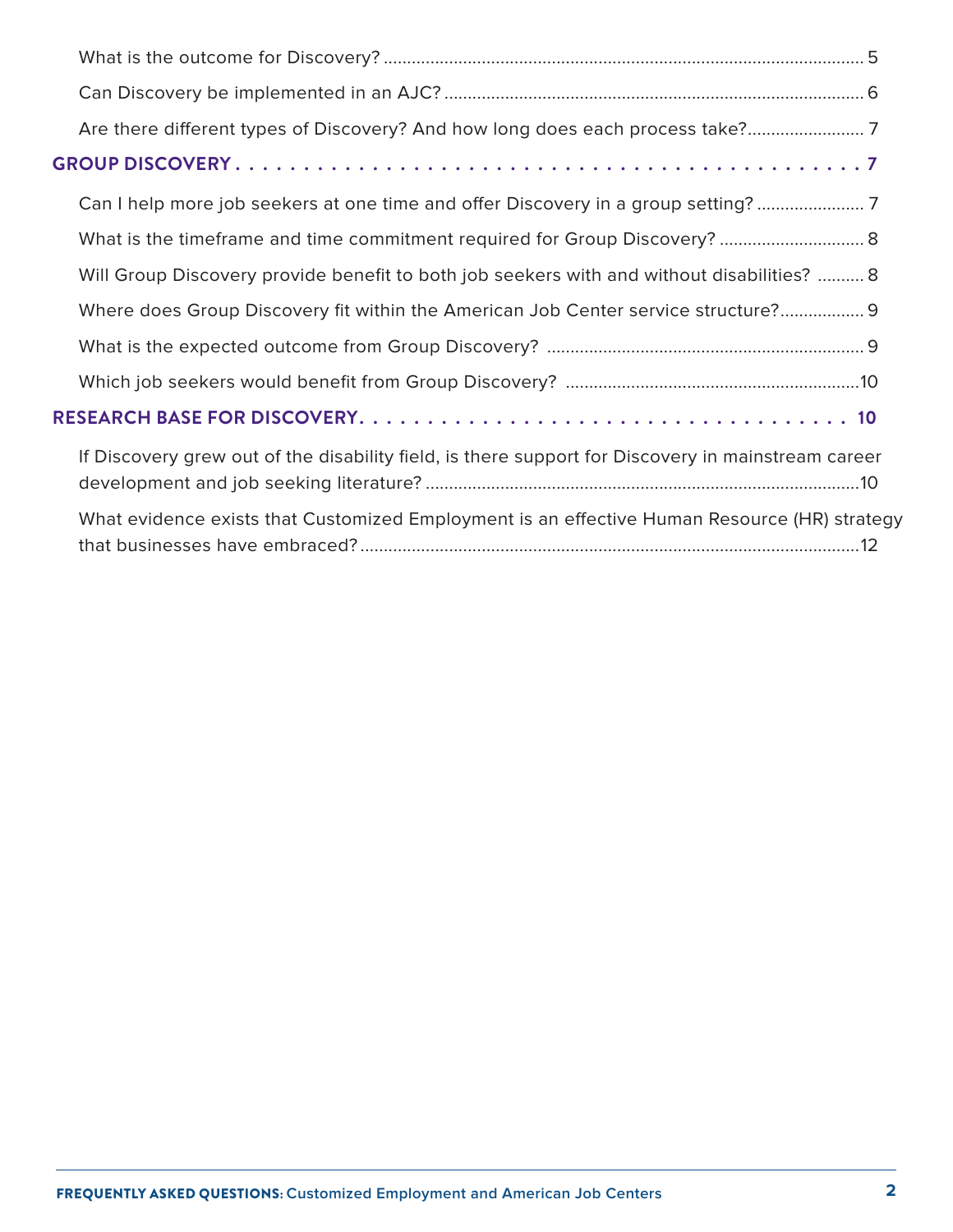# <span id="page-2-0"></span>BACKGROUND

### **What is Customized Employment?**

Customized Employment (CE) was developed as a multi-strategy approach<sup>1</sup> to match the discrete skills and unique contributions of a job seeker with a significant disability to an employer who has an immediate need for those skills and contributions. The strategies of CE have been used with job seekers with disabilities and other significant barriers to employment, offering them the chance to work in areas of interest to them, in environments conducive to their individual needs for success, at or above the minimum wage, and with opportunities for advancement. CE includes strategies such as job carving, self-employment, job restructuring, and negotiated job descriptions crafted to highlight a job seeker's contributions and meet the specific needs of an employer.

The U.S. Department of Labor (DOL) published a definition of Customized Employment in the Federal Register (2002):

Customized employment means individualizing the employment relationship between employees and employers in ways that meet the needs of both. It is based on an individualized determination of the strengths, needs, and interests of the person with a disability, and is also designed to meet the specific needs of the employer…Customized employment assumes the provision of reasonable accommodations and supports necessary for the individual to perform the functions of a job that is individually negotiated and developed. (Federal Register, June 26, 2002, Vol. 67, No. 123 pp. 43154-43149)

A definition of Customized Employment is now included in the Workforce Innovation and Opportunity Act (WIOA), and is defined as:

"Competitive integrated employment, for an individual with a significant disability, that is based on an individualized determination of the strengths, needs, and interests of the individual with a significant disability, designed to meet the specific abilities of the individual with a significant disability and the business needs of the employer, and carried out through flexible strategies..." (Workforce Innovation and Opportunity Act, H.R. 803, 113 Congress, 2009, p. 210)

Between 2001 and 2006, a total of 26 CE demonstration project grants were funded by the U.S. Department of Labor. The grant initiative aimed to increase the capacity of One-Stop Career Centers (now called American Job Centers or AJCs) to provide seamless, quality employment services for people with significant disabilities, a population often not considered "appropriate" for the generic workforce system.

The grants demonstrated that a specific set of strategies and funding sources could be knitted together and successfully implemented in the AJCs on behalf of individuals with significant disabilities; that people with significant disabilities want to and can work in integrated, competitive work environments; and job seekers with other significant barriers to employment (often

<sup>1</sup> Strategies include Discovery, Job Search Planning, Job Development and Negotiation, and Post-Employment Support.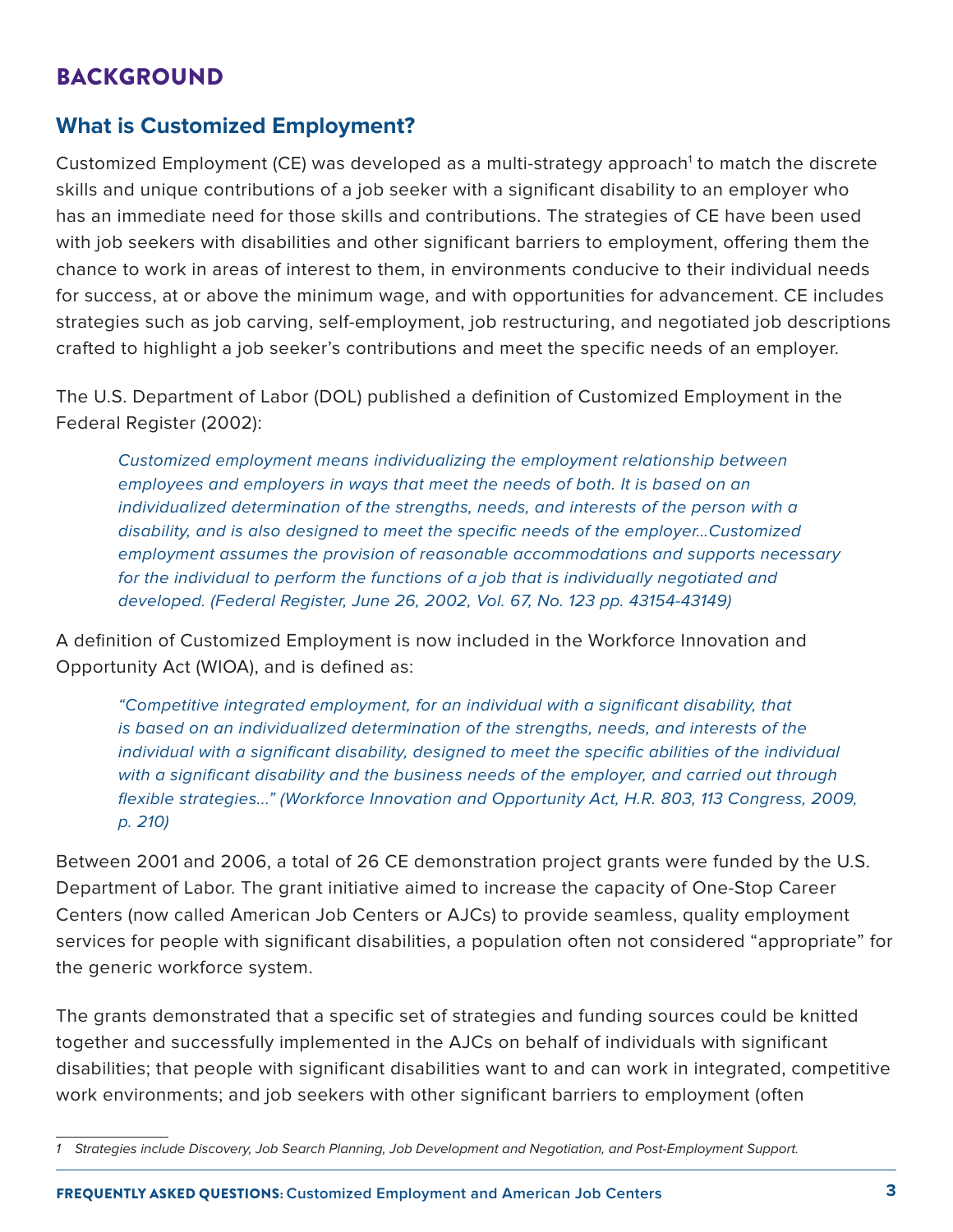<span id="page-3-0"></span>identified in Temporary Assistance for Needy Families (TANF) programs, Jobs for Veterans State Grants (JVSG), Workforce Investment Act (WIA) Adult, Veterans Administration (VA) Chronic Homelessness, and Ex-Offender Reintegration Programs) are often also people with disabilities. Thus, when CE strategies are assimilated across population groups, job seekers with multiple and persistent life challenges can realize positive employment outcomes and employers can impact their bottom line by hiring workers for discrete job tasks the worker can do well and enjoy.

### [Back to Top](#page-0-0)

## **Is Customized Employment just for job seekers with disabilities?**

No. It is becoming increasingly clear that the concept of Customized Employment and the strategies associated with its implementation have universal benefits for a wide range of job seekers (with or without disabilities<sup>2, 3</sup>) who are accessing the services of the nation's American Job Centers. People who face multiple challenges to securing employment and others who are seeking employment that fits their unique lifestyle or other requirements will find Customized Employment, with a negotiated job description, to be an appropriate option.

### [Back to Top](#page-0-0)

# **Customized Employment sounds both time- and resource-intensive. How does that fit in the current structure of the American Job Centers?**

True, customized employment is a time and resource intensive strategy. However, considering the new Workforce Innovation and Opportunity Act (WIOA) legislation, with an increased emphasis on serving job seekers with disabilities (including those with significant disabilities), understanding Customized Employment and the strategies used to create employment success for job seekers with more significant disabilities can help career counselors recognize that people with complex barriers to employment most often can and want to work.

While the AJC will likely never be structured in such a way as to provide individualized assistance to every job seeker – and most job seekers, including those with disabilities, do not need CE – the CE assessment process, Discovery, is one that AJCs can adopt as an alternative assessment for career exploration to support not only job seekers with disabilities, but those with other barriers to employment.

<sup>2</sup> <http://www.dol.gov/odep/alliances/ce.htm>

<sup>3</sup> <http://www.worksupport.com/documents/ceguest.pdf>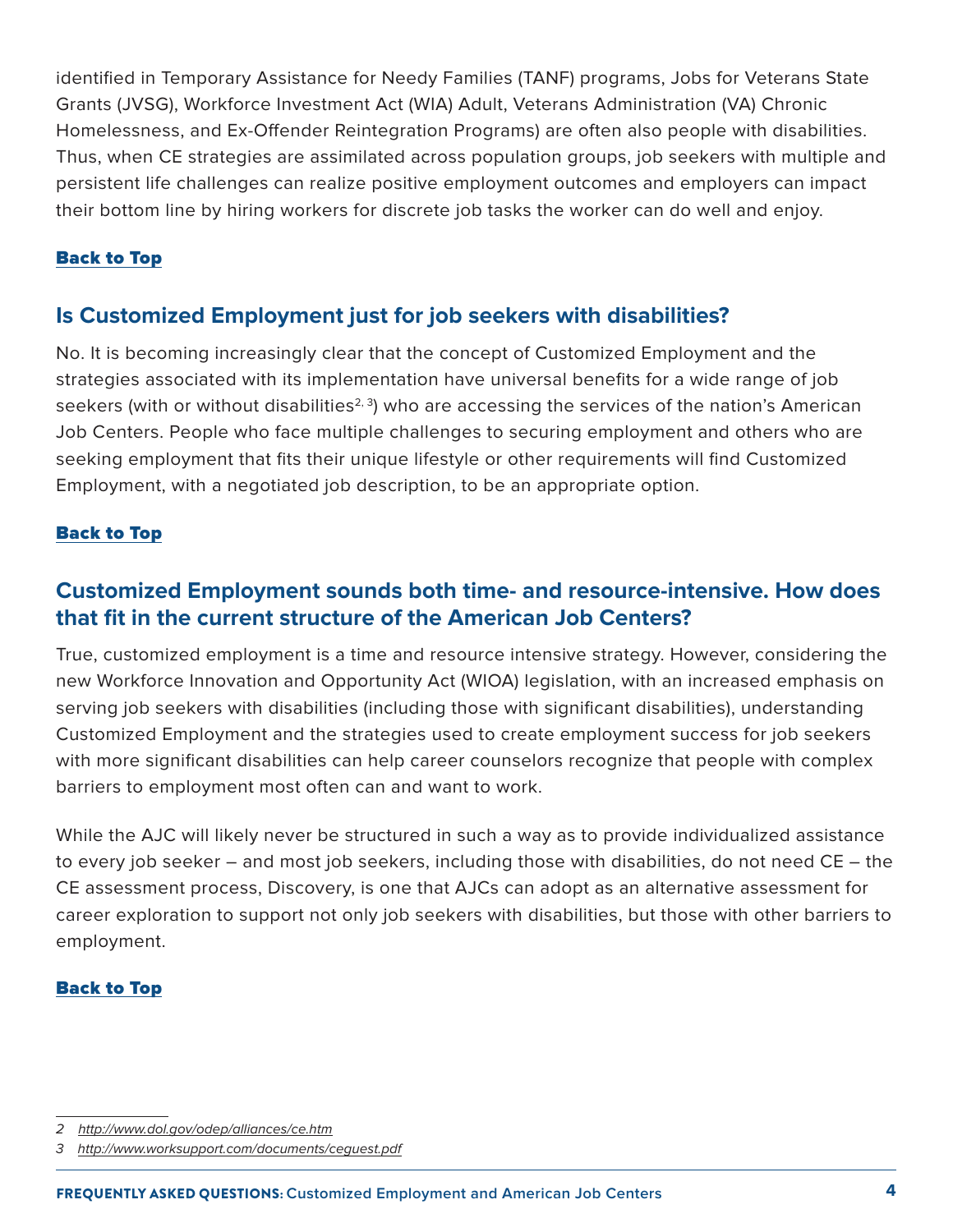## <span id="page-4-0"></span>**DISCOVERY**

### **What is Discovery and how does it relate to Customized Employment?**

Discovery is the critical first step in the Customized Employment process; it guides job seekers through a process of finding out who they are, what they want to do, and what they have to offer. Think of Discovery as an alternate assessment; one that collects information about the job seeker's interests, skills, environmental preferences, employment goals, and other topics related to the job seeker's employment search, rather than outlining their deficits. It is a strengthbased, individualized, qualitative assessment strategy that avoids some of the more comparative strategies that often exclude job seekers with significant disabilities and other barriers from generic workforce programs or the conventional job application process.

The process opens up possibilities for further exploration by the job seeker rather than just trying to "fit" into a fixed job description. Discovery is grounded in a belief that assisting job seekers to develop a full understanding of who they are is a critical step in successfully securing employment that is rewarding and sustainable because it creates a good fit for both the job seeker and the business that hires the job seeker.

### [Back to Top](#page-0-0)

### **Is Discovery a new term?**

Discovery, as a process related to job development, began in the mid-1980's and has been refined through a series of implementation projects for the past 28 years. As a strategy for people with disabilities, it evolved out of an early supported employment project at Syracuse University in conjunction with Marc Gold & Associates, and in the years since, has become a generic term used for any qualitative strategy that seeks to understand who a job seeker is as a person and to translate those findings in order to enhance or create an employment relationship.

### [Back to Top](#page-0-0)

### **What is the outcome for Discovery?**

Discovery reframes the job search process from one that traditionally starts with labor market information to one that focuses on an individual's potential contributions to the labor market. The discovery process leads to the creation of a personal profile (sometimes referred to as a "Blueprint for Employment" or a "Positive Personal Profile") and a subsequent outline for employment or job development. Depending on the job seeker's employment goal stated in the personal profile, the employment goal could be a customized or negotiated job, self-employment, or an existing traditional wage job.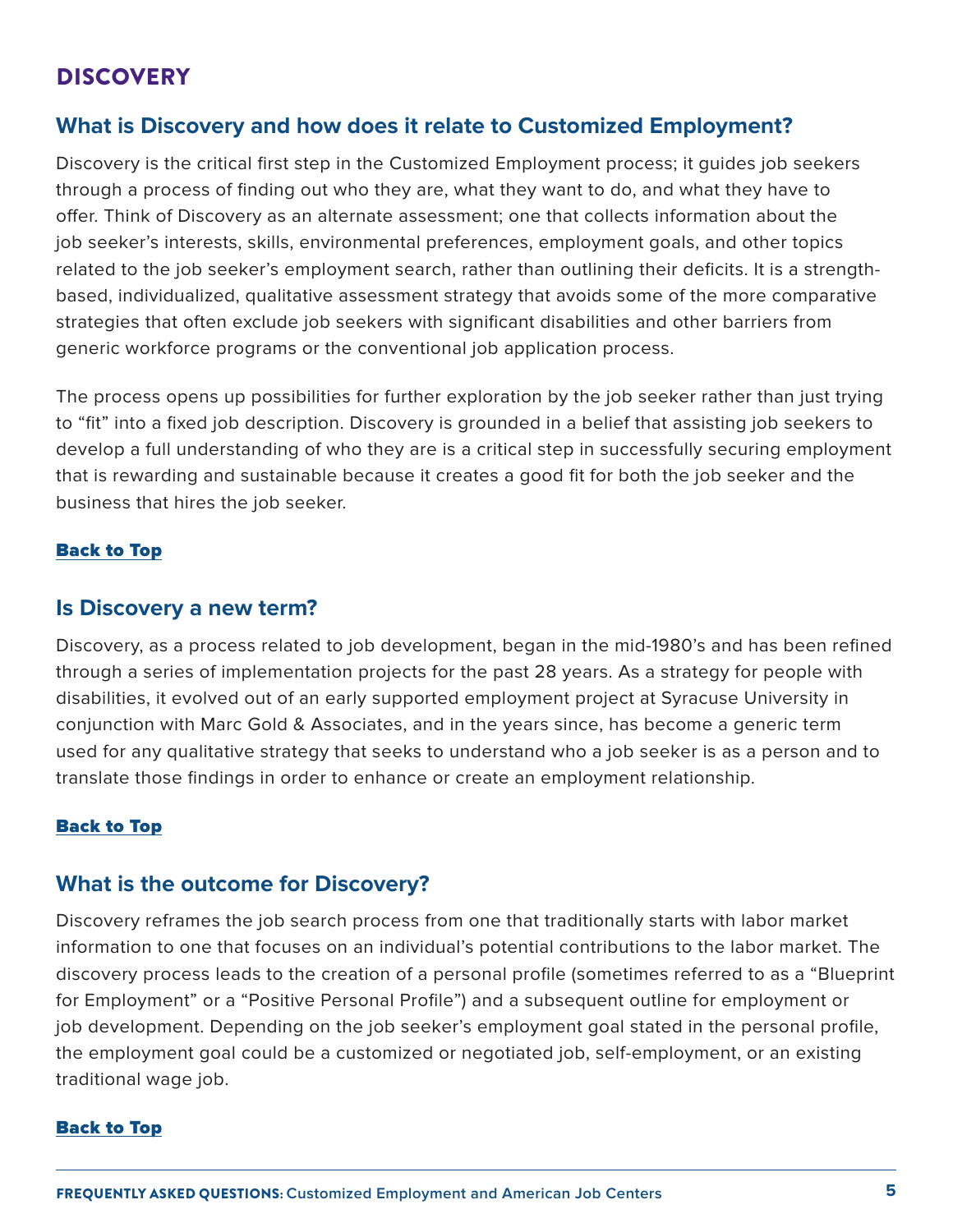# <span id="page-5-0"></span>**Can Discovery be implemented in an AJC?**

Discovery can be implemented in a variety of ways, but is always focused on an individualized approach. Depending on a job seeker's needs, Discovery could be an independent guided journey, offered with some guidance, in a small group guided format, or in a one-on-one supported situation. Discovery workshops (See Group Discovery below) could be offered to job seekers by AJC training staff, facilitated by a trained community or faith-based organization provider, or purchased from a trained facilitator or vendor. Discovery as an alternative career assessment service is one that will position job seekers for success in their search for employment. Individuals with disabilities can benefit from the labor market information and career pathway strategies available from AJCs that maximize individual opportunities over the long term.

For job seekers with disabilities eligible for Vocational Rehabilitation (VR) services, most State VR agencies have a service structure that allows Discovery to be paid for as an individualized assessment. During Discovery, some job seekers will benefit from incorporating work experience, on the job training and similar approaches which provide insight into an individual's skills, talents and interests – as well as how particular job tasks function or are performed within a typical work environment.

At the individual level, a Discovery facilitator will tend to provide the following services:

- Meet, plan with and observe the job seeker over a period of time and in different locations/ settings/environments;
- Interview family, friends and other acquaintances;
- Synthesize observations about the job seeker at home and in the community; most importantly through a discussion with the job seeker;
- With the job seeker, identify his/her interests and the businesses in the community that are most strongly aligned with these interests;
- Identify the contributions the job seeker has to offer to a business; and
- Identify the essential versus desirable conditions that will help the job seeker thrive in an employment situation.

Whereas the process of discovery is both an art and a science, it has been proven to help a job seeker gain a more complete picture of him/herself and prepare for employment. Following discovery, a plan for employment can be designed, which may or may not require the services of a job developer or job coach.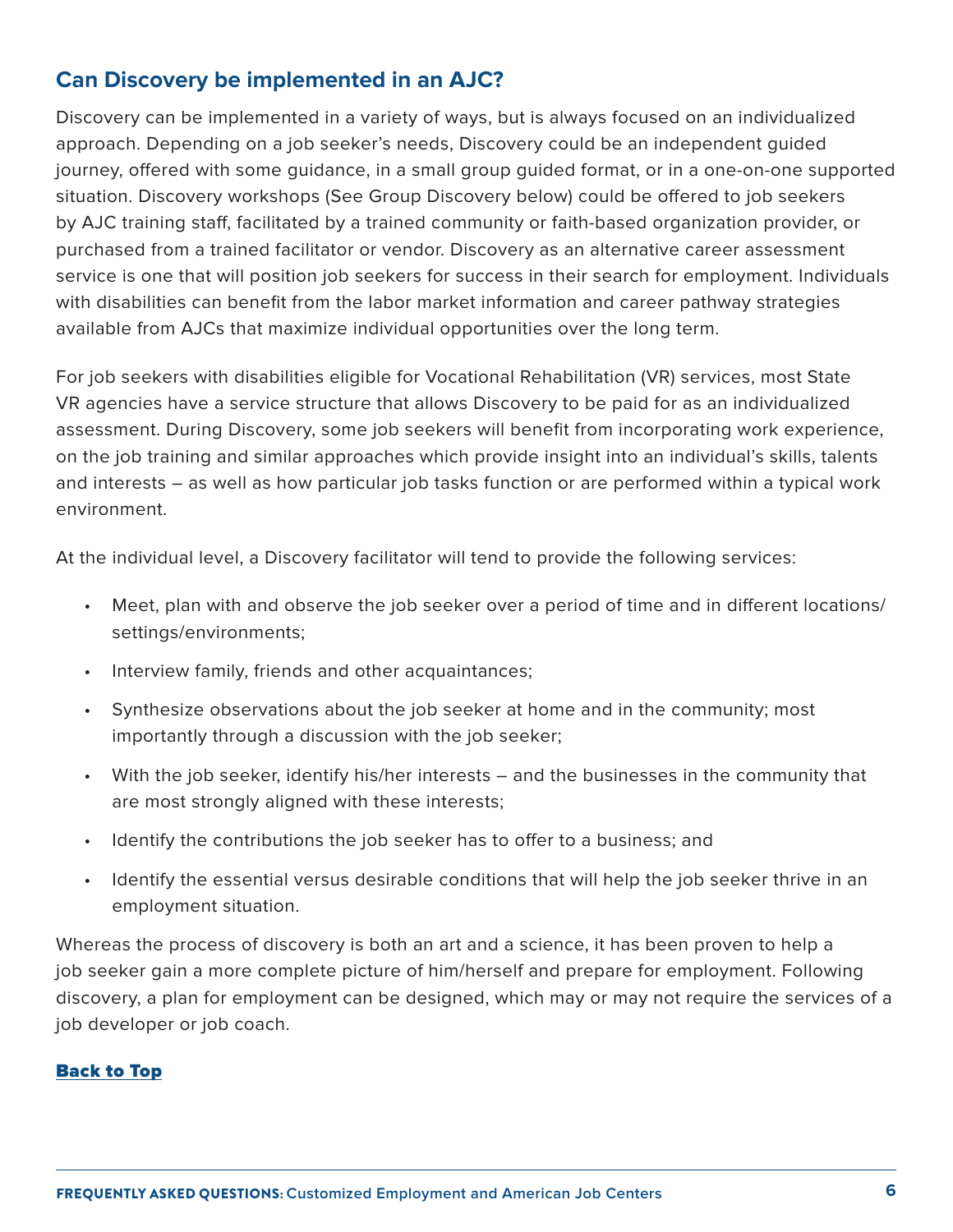## <span id="page-6-0"></span>**Are there different types of Discovery? And how long does each process take?**

There are a number of different types of Discovery. For the purpose of this FAQ, we will focus on Individualized (supported) Discovery and (facilitated) Group Discovery models, both of which require a job seeker committed to self-exploration.

Individualized (supported) Discovery is generally facilitated in a 1:1 format and is most appropriate for a job seeker for whom traditional career assessments are either not valid or useful, or for whom a traditional job with a traditional job description would not be a good fit. Because the approach is individualized, there is no prescriptive timeframe; the process could literally take anywhere from one week to six months (or more). Due to the labor market-focused approach of the American Job Centers, individualized Discovery would not be a widely used strategy. However, depending on State and Local Workforce Investment Board priorities, it certainly could be a service supported by WIA/WIOA comprehensive or short-term pre-vocational service funds, Medicaid or Ticket-to-Work dollars, or cost-shared with Vocational Rehabilitation (for dual-eligible/enrolled customers).

Group Discovery, which is covered in more detail in the next section, is a process that involves multiple sessions with a small group of job seekers and trained facilitators. Some Group Discovery models might meet once a week for four weeks (at two hours per session), while others will last longer or cover more depth in less time. The process is intended to be hands-on and requires facilitators who believe non-traditional assessments can have significant value, are able to think outside of the box and are familiar with the AJC structure, partners and services.

### [Back to Top](#page-0-0)

# GROUP DISCOVERY

## **Can I help more job seekers at one time and offer Discovery in a group setting?**

Yes, Discovery can occur in a group setting. Group Discovery is a strategy that assembles small groups of up to 10 job seekers committed to an employment search. Led by a trained facilitator(s), job seekers are guided through a process of self-exploration and offered an opportunity for peer support, which is often beneficial to job seekers who may be struggling to find employment and may otherwise lose motivation to stick with the job search over time.

Similar to a more traditional job club model, Group Discovery provides the added benefit of networking and feeling less alone in the job search process. Built-in motivators are presented when outside resources are brought in to share information with the group, providing job seekers with an opportunity to make informed and educated decisions about what they need as they search for employment.

The use of peer support in American Job Centers is already recognized as an effective practice under WIA Adult and Dislocated Worker Programs; thus, Group Discovery is consistent with other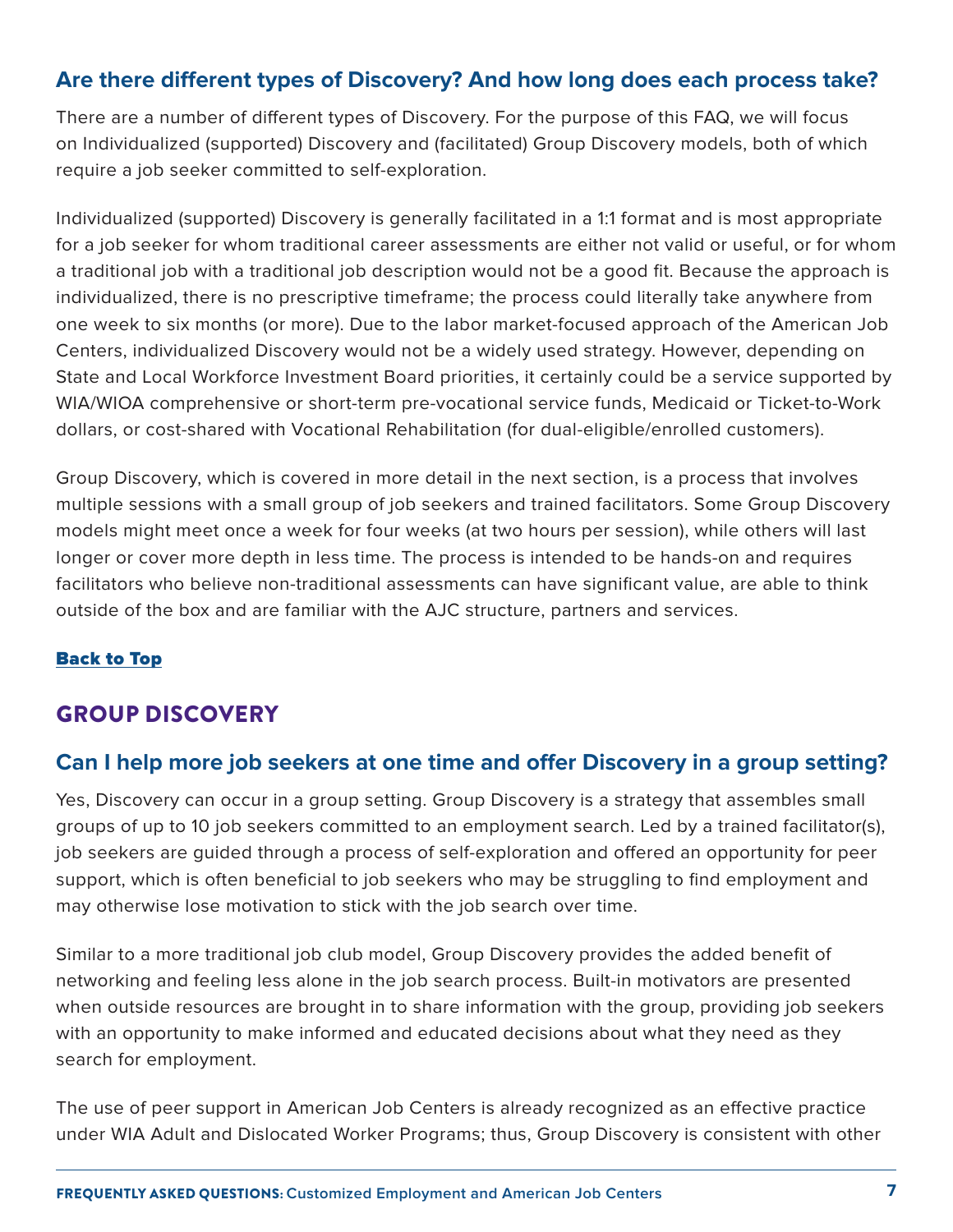<span id="page-7-0"></span>practices already in use within American Job Centers. In addition, Richard Bolles, author of "What Color Is Your Parachute?," strongly supports job-seeking support groups, noting an 84 percent success rate when job-search techniques are conducted in groups, compared with a 15 percent lower rate when the same techniques are offered individually.

### [Back to Top](#page-0-0)

### **What is the timeframe and time commitment required for Group Discovery?**

Group Discovery is a strategy for AJCs (or other community-based organizations) with limited staff time and large numbers of people seeking assistance. Group Discovery is designed around a number of required components that can be implemented in a timeframe that aligns with an AJC's policies and practices. One model suggests meeting as a class once a week for four weeks (with each session lasting approximately one to two hours), though the timeframe can certainly be adjusted as necessary. Group Discovery offers a structured process and requires job seekers to complete independent research activities. The first session requires participants to identify a personal employment support network – and that network is to be used throughout the course.

Also, since most American Job Centers are struggling with limited staff capacity, Group Discovery offers an innovative way to provide services to multiple job seekers in one setting. AJC staff can independently facilitate sessions or co-facilitate with workforce partners such as community- or faith-based organizations, TANF, Vocational Rehabilitation, JVSG, and more. As an alternative, an outside facilitator who understands the structure and partnerships within an AJC could be contracted to provide discovery services, and cost-sharing arrangements could become part of AJC workforce service partnership agreements.

### [Back to Top](#page-0-0)

## **Will Group Discovery provide benefit to both job seekers with and without disabilities?**

Yes. Discovery and Group Discovery are viable alternatives for individuals with significant challenges to employment, youth transitioning from school to work, or others who are seeking alternatives to their recent career path, whether or not they are identified as having a disability. Job seekers with disabilities are job seekers first, and are likely dealing with some of the same life challenges as any other unemployed or underemployed Americans.

The 2010 U.S. Census report indicated approximately 56.7 million people (or 18.7 percent of the 303.9 million in the civilian non-institutionalized population) had a disability4. Statistics reflecting disability percentages are generally thought to be lower than actual because people often choose not to disclose (for a variety of reasons), especially those with non-apparent disabilities. Therefore,

<sup>4</sup> Brault, Matthew W., "Americans With Disabilities: 2010," Current Population Reports, P70-131, U.S. Census Bureau, Washington, DC, 2012.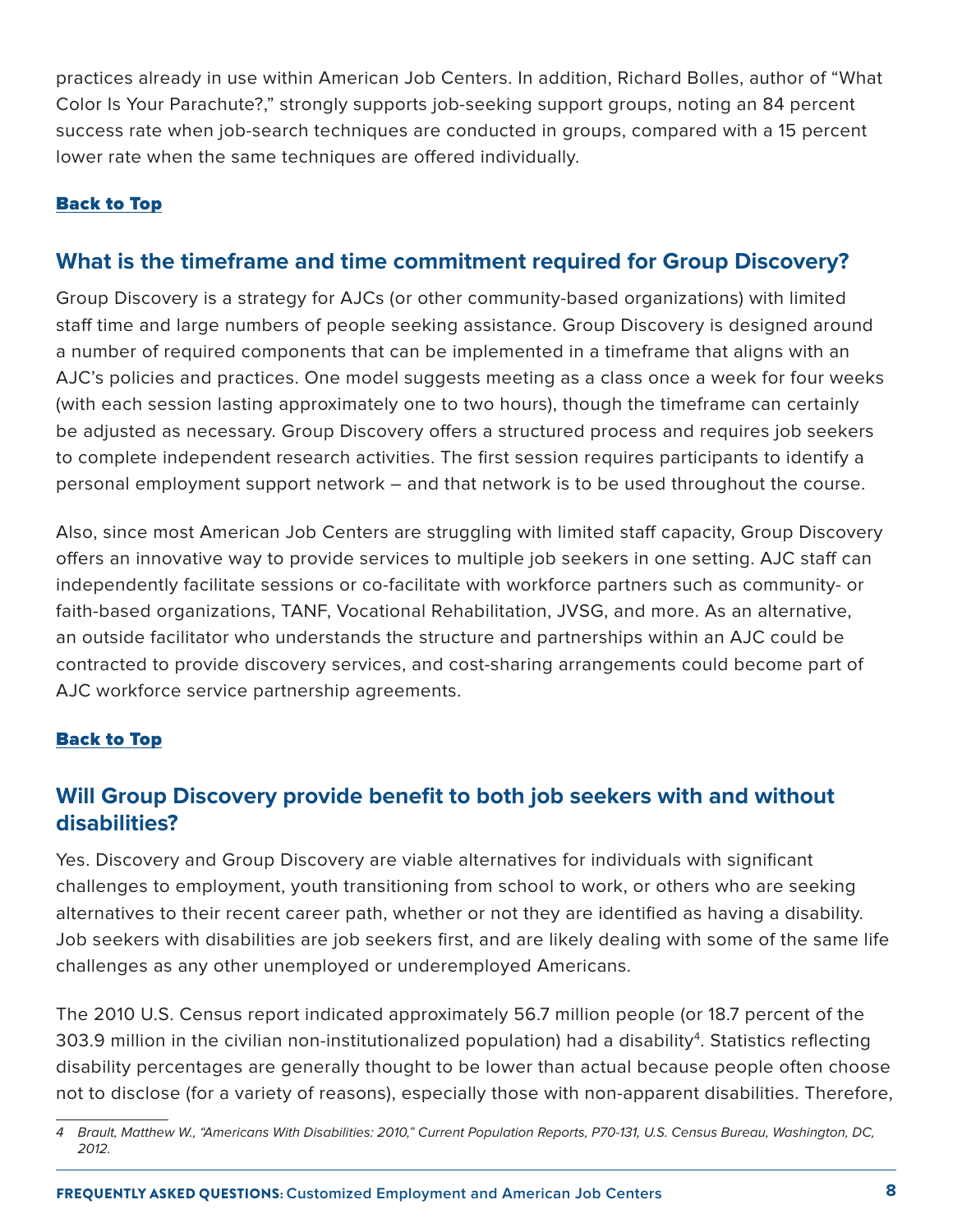<span id="page-8-0"></span>it is quite likely that many of job seekers currently accessing generic and population-specific workforce programs such as TANF, JVSG, WIA-Adult, Unemployment Insurance, etc. – are indeed job seekers with disabilities.

Group Discovery is an innovative strategy designed to assist job seekers with barriers to employment learn more about:

- Their interests and skills  $-$  and how these relate to the labor market;
- The likely contributions they could make and the businesses that would most value those contributions;
- Their environmental preferences and unique conditions for employment that they desire and whether each condition is essential or optional;
- The supports and accommodations they will likely need for success not only for a job, but also for a career; and most importantly;
- • How to turn a personal profile into a plan of action for employment.

### [Back to Top](#page-0-0)

# **Where does Group Discovery fit within the American Job Center service structure?**

Group Discovery can be part of the current service structure (in core or intensive services), as part of career services or career pathways as defined under WIOA, and in accordance with the local area's provision of services. Discovery and Group Discovery are alternate forms of assessment and career development. It is a useful tool that potentially can benefit anyone with limited work experience or who faces significant barriers to employment and is in need of additional support to identify career goals.

#### [Back to Top](#page-0-0)

### **What is the expected outcome from Group Discovery?**

After an effective Group Discovery course, a job seeker will have created a personal profile (sometimes called a "Blueprint for Employment" or a "Positive Personal Profile"). Part of the profile will include a job search (or job development) plan that could lead to a customized job, an existing wage job or self-employment, and can be used as a tool for the next step toward employment.

Since all employment is individualized, next steps will depend on the job seeker and his or her continued needs. Some will be able to use their own networks and find a job independently; others will need additional assistance from the workforce system or through its partners, as anyone else might after a career assessment. The bottom line outcome of Discovery or Group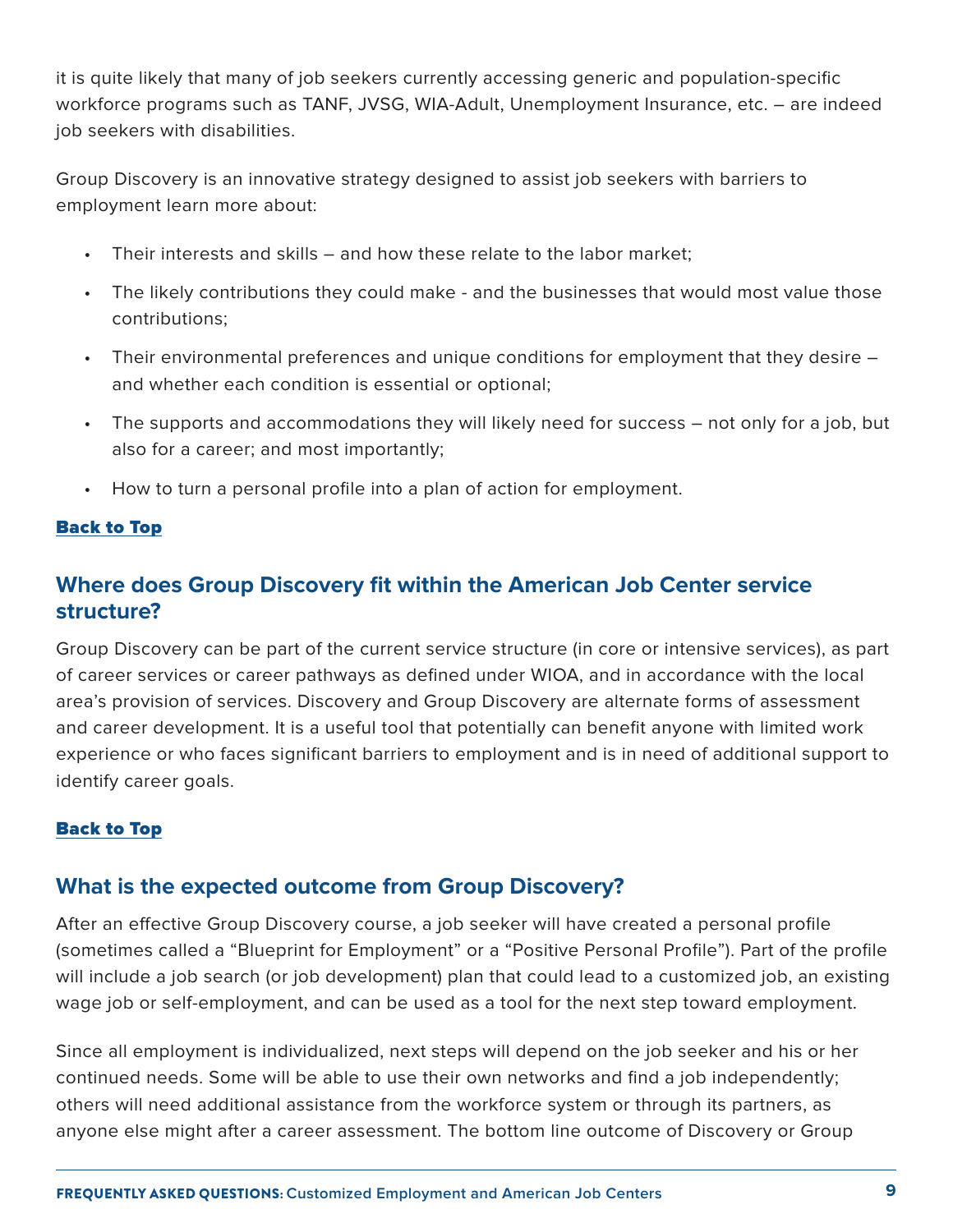<span id="page-9-0"></span>Discovery is a more focused and determined job seeker...one who has a better idea of their skills, interests, what they have to offer an employer, and the supports and/or accommodations needed for continued employment success.

### [Back to Top](#page-0-0)

### **Which job seekers would benefit from Group Discovery?**

Group Discovery provides a small group, peer-to-peer opportunity for job seekers to accurately identify their interests, skills and contributions, and their essential/preferred conditions for employment. Whereas almost any job seeker could benefit from a discovery-type of model, not all job seekers need or want to work in structured groups or spend the time Group Discovery takes before beginning a job search. Many job seekers, including customers with disabilities, can make use of other more self-directed forms of discovery, and some may need an individual facilitated process (similar to the Discovery service that can often be purchased by Vocational Rehabilitation or another vendor).

Group Discovery would be most beneficial for job seekers who are committed to multiple sessions, interested in becoming an active participant in their job search, and meet one or more of the following characteristics:

- • Enjoys working with others
- Is having a difficult time identifying their abilities and skills
- Has the ability to stay focused on one topic for at least 20 minutes at a time
- Has little to no employment history
- Can attain employment but has difficulty retaining employment
- Has specific conditions of employment that will need to be considered and addressed if employment is to be successful
- Has had unsuccessful experience(s) with the more conventional, demand-driven labor market approach
- Has one or more barriers to employment that has impeded a successful job search

#### [Back to Top](#page-0-0)

# RESEARCH BASE FOR DISCOVERY

# **If Discovery grew out of the disability field, is there support for Discovery in mainstream career development and job seeking literature?**

The concepts behind Discovery are well supported in the mainstream career development literature. In fact, Richard Bolles, author of the book, "What Color Is Your Parachute?," provides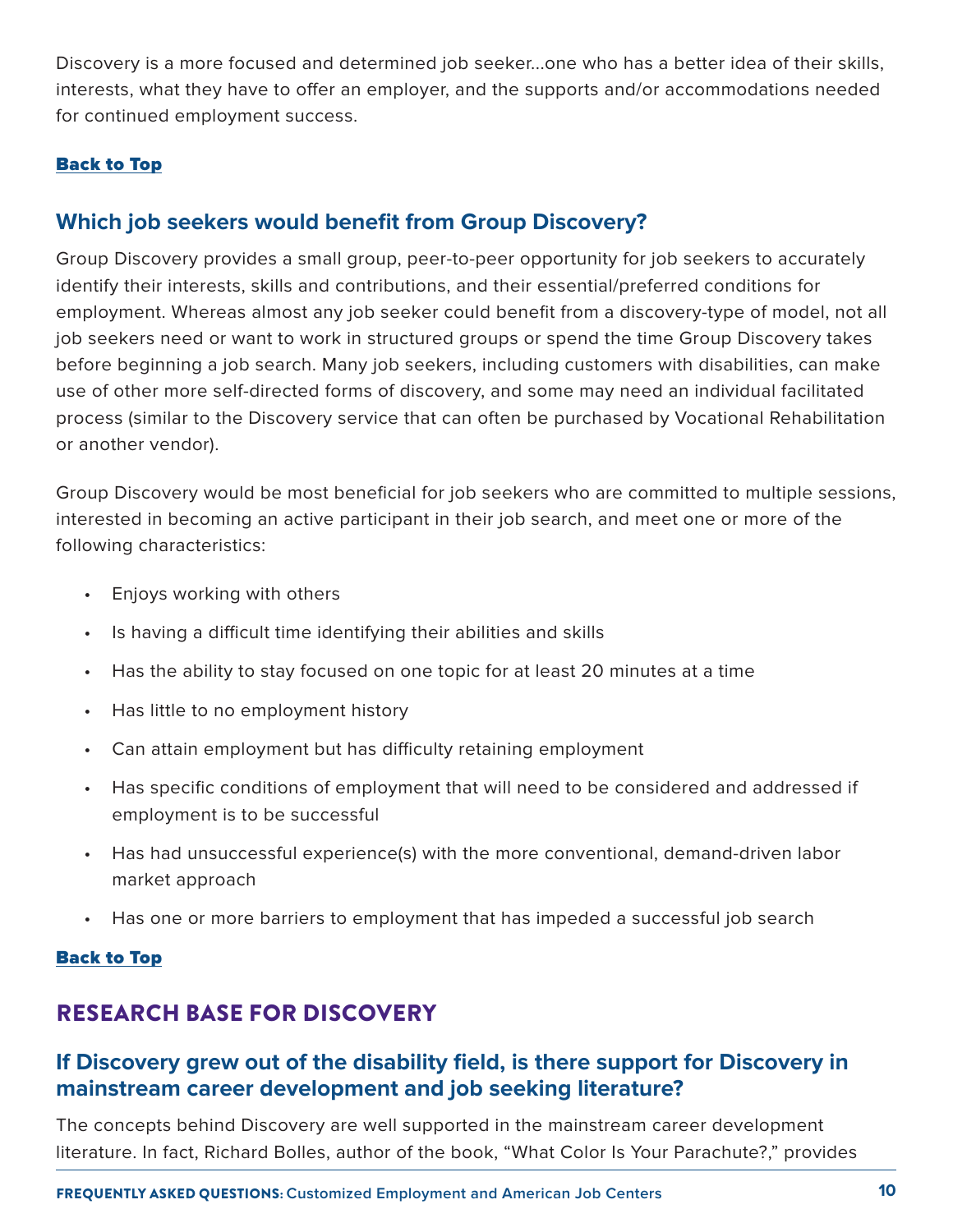extensive support for the superiority of a discovery-based approach to career development over traditional vocational assessments, inventories and other evaluation-based tools.

According to Bolles, job seekers and career changers need to start their job-hunt or career choice process by understanding more fully who they are. This includes beginning with homework on yourself such as: (1) discovering what you most love to do; (2) where you would most love to do it; and (3) how do you find such a job and persuade those employers to hire you. While he presents his own process, he contends the process is a critical "job hunting method….or one that has the heart and soul of a job hunting method, the one that has the best track record of any that are out there." He argues that most job seekers don't take enough time or a thorough enough look at who they are, and the result is often a limited sense of the kind of employment situation for which they are best suited. This limits opportunities and may also cause someone to take a job that ultimately isn't a good long-term fit.

In a 2007 National Career Development Association Monograph Series publication<sup>5</sup>, Donald Schutt, Jr., Ph.D. describes Discovery as the first phase in a strength-based career development process. Schutt's discovery phase is used to create a positive self-image, allowing individuals to envision even greater possibilities base on strengths. Career development professionals working with individuals or small groups, as described in the monograph, can use the process.

The need for Discovery-type approaches are also supported by corporate entities that want to get the most out of the 21st century workforce. According to a "Thought Leadership White Paper" published by IBM, today's workers "struggle to find the best way to go about attaining meaningful work and to determine what kind of organization best matches their personality.<sup>6</sup>" They point to the importance of helping "the individual find and undertake meaningful and fulfilling work that is matched to their personality and style." They also talk about the end result of this new approach being that job seekers will "become more educated about career opportunities and their skills, become culturally aware and understand the type of culture they will thrive in, and define work through talent rather than jobs or roles." [Emphasis added.]

For job seekers who have traditionally struggled with finding the right job or even finding a job, Discovery is a strategy designed to help refocus, reframe, and redesign the job search approach. Why not have it grow roots in American Job Centers across the country?

<sup>5</sup> Schutt, Jr., Donald A. (2007). A Strength-Based Approach to Career Development Using Appreciative Inquiry. National Career Development Association Monograph Series. Oklahoma: National Career Development Association.

<sup>6</sup> "Redesigning work creates a Smarter Workforce." IBM Software Thought Leader White Paper. July, 2013.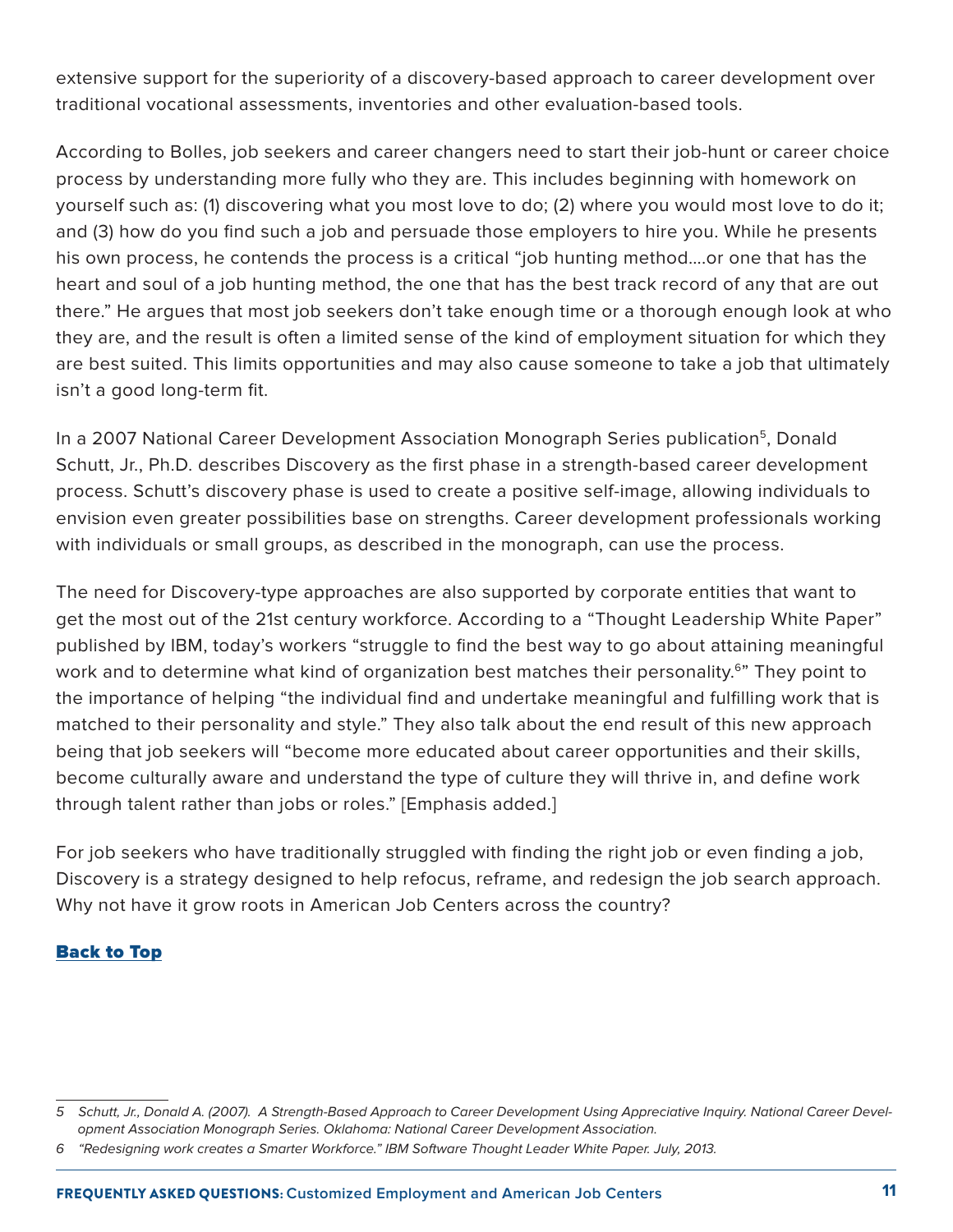# <span id="page-11-0"></span>**What evidence exists that Customized Employment is an effective Human Resource (HR) strategy that businesses have embraced?**

While more traditional hiring and human resource strategies have long expected employees to put their company first and to adapt their lifestyles and aspirations to the company's culture and expectations, businesses are now recognizing that such an approach will not be effective with the 21st century workforce. A global survey of over 200 human resources executives worldwide found that the employer/employee relationship is changing fundamentally and as a result, companies are rethinking the workplace to conform more to employees versus the other way around (Forbes,  $2014$ <sup>7</sup>.

Increasing diversity and inclusion in the workforce, long recognized as good for business by top performing companies, is bringing with it an increasing need for greater workplace flexibility. Businesses are recognizing that customization can be a human resource strategy that allows the company to survive and thrive and works for employees. Accenture human resources experts Susan Cantrell and David Smith call customization of employment a "game-changing approach to talent management." In their book, "A Workforce of One" (Harvard Business Press, 2010), they highlight the benefits of customized employment through case studies of numerous top companies. They conclude, "When it comes to managing talent, one size no longer fits all. To be competitive as the economy regains its footing, and to maximize the performance of a workforce, companies need to understand and respond to the diverse needs of individual employees."

Cantrell and Smith argue customization of employment is the essential strategy companies must use. They reported seeing "firsthand how customization fosters a workplace that is happier and more engaged, and how organizations achieve marketplace advantage through improved employee performance and productivity. Why? Because when jobs are customized to individuals… people's work tasks become better aligned with their actual strengths." [Emphasis added] This is the same compelling, common-sense logic that underpins the U.S. Department of Labor's development of, and long-term investment in, Customized Employment as one essential strategy for effectively employing the highly diverse group of job seekers who seek assistance from American Job Centers.

As companies continue to try to capitalize on the growing diversity in our modern workforce, customization becomes a critical strategy to adopt. According to Cantrell and Smith, "Tapping a larger, more diverse employee base can breed innovation and help organizations more effectively serve a more diverse customer base." They go on to say, "The great organizations of today and tomorrow capitalize on difference and they provide supporting structures to enable individuals to bring out their best at work." Indeed, the IBM Corporation echoes these sentiments in presenting an approach to building a stronger workforce. According to a "Thought Leadership White Paper" published by IBM, "[I]f we can help employees understand their true talents, and in turn, help them find work that will use their full capabilities, the employee and the employer will both benefit."

<sup>7</sup> <http://www.forbes.com/sites/sap/2014/01/24/new-study-redefines-workplace-diversity-it-no-longer-means-what-you-think/>